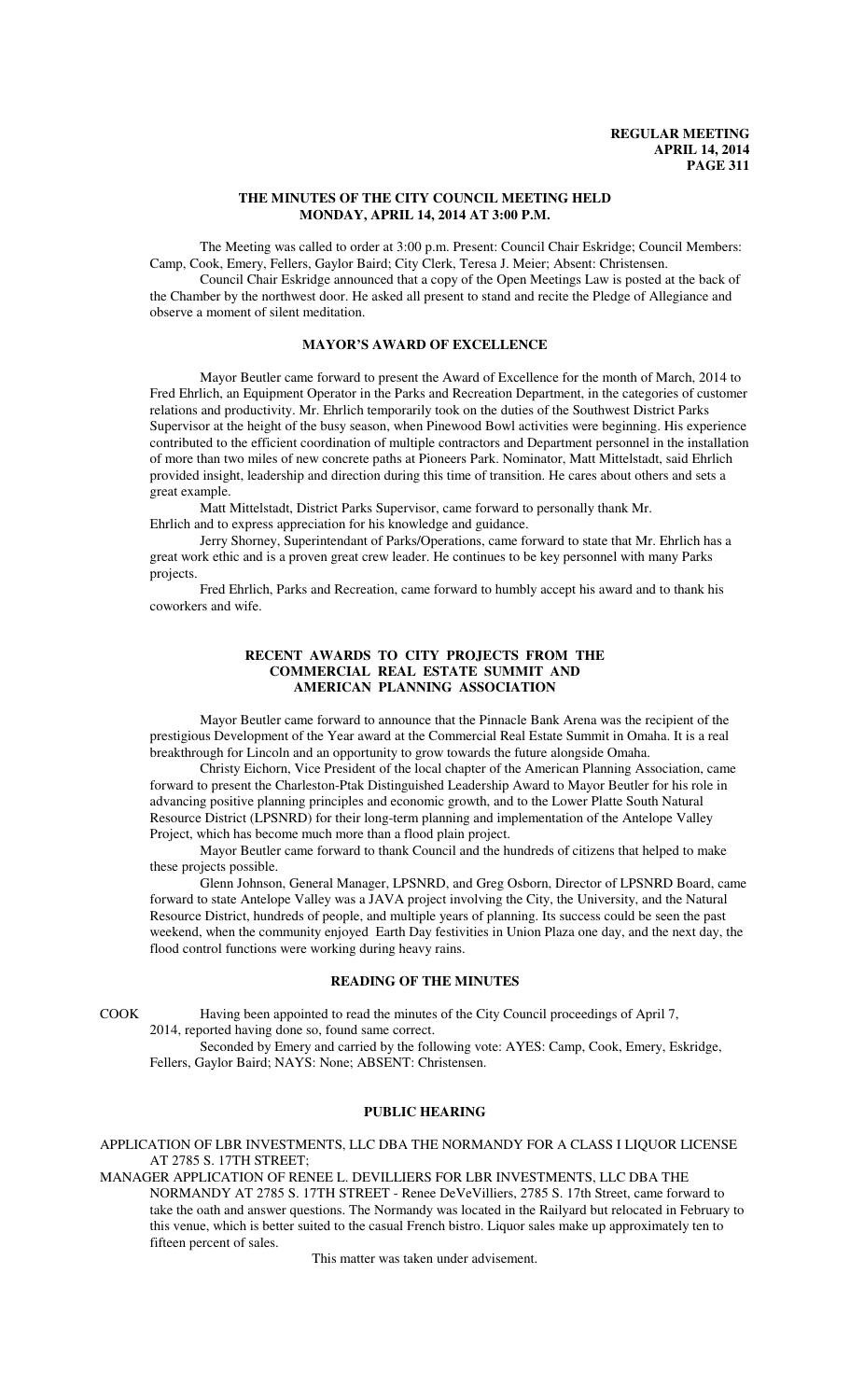APPLICATION OF MSKDJ, INC. DBA SCHILLINGBRIDGE CORK & TAP HOUSE FOR A CLASS CK LIQUOR LICENSE AT 575 FALLBROOK BOULEVARD, SUITE 109;

MANAGER APPLICATION OF DALLAS M. SCHILLING FOR MSKDJ, INC. DBA SCHILLINGBRIDGE CORK & TAP HOUSE AT 575 FALLBROOK BOULEVARD, SUITE 109 - Dallas M. Schilling, 575 Fallbrook Boulevard, came forward to take the oath and answer questions. Schillingbridge is a family company already running out of Pawnee City. They are now expanding and bringing their brand of craft beer to Lincoln within a full restaurant.

This matter was taken under advisement.

AUTHORIZING THE TRANSFER OF AN AMOUNT NOT TO EXCEED \$70,000 FROM THE FAST FORWARD FUND TO THE AIRPORT ENTRYWAY CORRIDOR IMPROVEMENT PROJECT FOR INSTALLATION OF A RIGHT-TURN LANE INTO THE WEST PLANT ENTRANCE TO THE ZOETIS FACILITY AT 601 WEST CORNHUSKER HIGHWAY - Mike Lang, Economic Development Coordinator, came forward to state that Zoetis is introducing a new product line, creating thirty new jobs and making a significant investment in Lincoln and in their facility. As a result, there will be an increase in truck traffic. This turn lane will increase safety and convenience. In answer to Council questions, Mr. Lang stated that certain criteria must be met for use of these funds; and this project fulfills those requirements Discussion followed.

Kyle Fischer, Public Policy Specialist, Lincoln Chamber of Commerce, 1135 M Street, came forward to state that Zoetis is a great asset to our community. This philanthropic global company creates jobs and invests millions of dollars locally. This is a very appropriate use of these funds.

Dave Koncak, Director of Engineering and Logistics, came forward to state that Zoetis is enthusiastic about Lincoln and looks forward to continuting operations here.

This matter was taken under advisement.

APPROVING THE RECREATIONAL TRAILS PROGRAM PROJECT AGREEMENT BETWEEN THE CITY OF LINCOLN AND THE NEBRASKA GAME AND PARKS COMMISSION FOR A RECREATIONAL TRAILS PROGRAM PROJECT GRANT TO RENOVATE THE BILLY WOLFF TRAIL BETWEEN RANDOLPH AND 27TH STREETS - Terry Genrigch, Parks and Recreation Department, came forward to state that this section of the Billy Wolff trail is one of the last that needs to be replaced. The concrete will be replaced and it will be a new, ten-foot wide trail running from A Street to Devaney when complete. This matter was taken under advisement.

APPROVING AN INTERLOCAL COOPERATION AGREEMENT BETWEEN THE CITY OF LINCOLN AND THE GOVERNING BOARDS OF PUBLIC SAFETY ANSWERING POINTS IN THE COUNTIES OF CASS, FILLMORE, GAGE, JEFFERSON, JOHNSON, LANCASTER, NEMAHA, OTOE, PAWNEE, RICHARDSON, SALINE, SEWARD, THAYER AND YORK TO ESTABLISH A SOUTHEAST 911 GOVERNING COMMITTEE FOR COORDINATED REGIONAL 911 COMMUNICATIONS CAPABILITIES FOR A TWO YEAR TERM - Julie Righter, Communications Coordinator for the Emergency Communications Center, came forward to state that this interlocal agreement provides for the cooperation of all of the counties that are considered to be part of this communications region. A consultant will assess what the fourteen counties have, and make recommendations for replacement equipment and connectivity between the centers. Discussion followed.

This matter was taken under advisement.

APPLICATION OF BISON INC. FOR USE OF PUBLIC RIGHT-OF-WAY TO CONSTRUCT A PORTION OF A LOADING DOCK RAMP ON THE NORTHWEST CORNER OF SOUTH 6TH AND L STREET - Charles Baker, Public Works and Utilities Department, came forward to state L Street is vacated to the west, and 6<sup>th</sup> Street is vacated to the north. This is the same area currently in use by Bison, Inc., and they are now making improvements to accommodate new manufacturing the company has taken on. This will lower the dock to allow for better access for vehicles. There will be no change to traffic flow. Discussion followed.

Larry Chilese, Larry A. Chilese Architects, Inc., was on hand to answer questions. This matter was taken under advisement.

# **COUNCIL ACTION**

#### **REPORTS OF CITY OFFICERS**

REAPPOINTING TODD FITZGERALD TO THE PARKS AND RECREATION ADVISORY BOARD FOR A TERM EXPIRING APRIL 27, 2015 - CLERK read the following resolution, introduced by Jon Camp, who moved its adoption: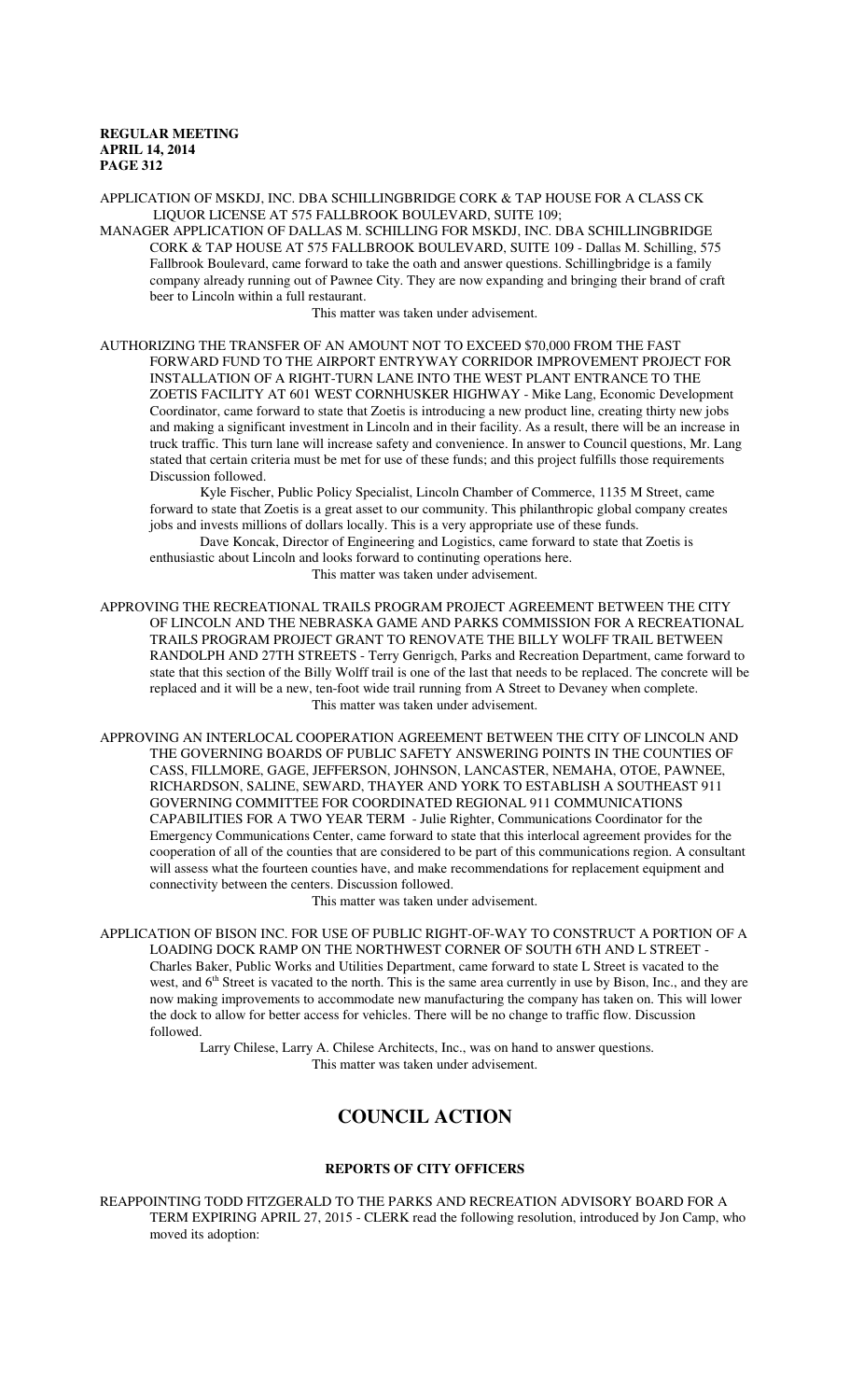A-88169 BE IT RESOLVED by the City Council of the City of Lincoln, Nebraska: That the reappointment of Todd Fitzgerald to the Parks and Recreation Advisory Board for a term

expiring April 27, 2015, is hereby approved.

Introduced by Jon Camp

Seconded by Emery and carried by the following vote: AYES: Camp, Cook, Emery, Eskridge, Fellers, Gaylor Baird; NAYS: None; ABSENT: Christensen.

- REAPPOINTING JAMES CROOK TO THE PARKS AND RECREATION ADVISORY BOARD FOR A TERM EXPIRING APRIL 27, 2016 - CLERK read the following resolution, introduced by Jon Camp, who moved its adoption:
- 
- A-88170 BE IT RESOLVED by the City Council of the City of Lincoln, Nebraska: That the reappointment of James Crook to the Parks and Recreation Advisory Board for a term

expiring April 27, 2016, is hereby approved.

Introduced by Jon Camp

Seconded by Emery and carried by the following vote: AYES: Camp, Cook, Emery, Eskridge, Fellers, Gaylor Baird; NAYS: None; ABSENT: Christensen.

- REAPPOINTING BRADLEY BRANDT, SUSAN DEITCHLER, ANNE B. PAGEL AND JEFFREY E. SCHWEBKE TO THE PARKS AND RECREATION ADVISORY BOARD FOR TERMS EXPIRING APRIL 27, 2017 - CLERK read the following resolution, introduced by Jon Camp, who moved its adoption:
- A-88171 BE IT RESOLVED by the City Council of the City of Lincoln, Nebraska: That the reappointments of Bradley Brandt, Susan Deitchler, Anne B. Pagel and Jeffrey E. Schwebke to the Parks and Recreation Advisory Board for terms expiring April 27, 2017, are hereby approved.

Introduced by Jon Camp

Seconded by Emery and carried by the following vote: AYES: Camp, Cook, Emery, Eskridge, Fellers, Gaylor Baird; NAYS: None; ABSENT: Christensen.

- APPOINTING ANGOK ALWIR TO THE MULTICULTURAL ADVISORY COMMITTEE FOR A TERM EXPIRING SEPTEMBER 18, 2015 - CLERK read the following resolution, introduced by Jon Camp, who moved its adoption:
- 

A-88172 BE IT RESOLVED by the City Council of the City of Lincoln, Nebraska: That the appointment of Angok Alwir to the Multicultural Advisory Committee for a term expiring September 18, 2015, is hereby approved.

Introduced by Jon Camp

Seconded by Emery and carried by the following vote: AYES: Camp, Cook, Emery, Eskridge, Fellers, Gaylor Baird; NAYS: None; ABSENT: Christensen.

- REAPPOINTING VANCE BEHRENS TO THE BUILDING CODE BOARD OF APPEALS FOR A TERM EXPIRING APRIL 1, 2017 - CLERK read the following resolution, introduced by Jon Camp, who moved its adoption:
- A-88173 BE IT RESOLVED by the City Council of the City of Lincoln, Nebraska: That the reappointment of Vance Behrens to the Building Code Board of Appeals for a term expiring April 1, 2017, is hereby approved.

Introduced by Jon Camp

Seconded by Emery and carried by the following vote: AYES: Camp, Cook, Emery, Eskridge, Fellers, Gaylor Baird; NAYS: None; ABSENT: Christensen.

- APPOINTING GREG SHINAUT TO THE BUILDING CODE BOARD OF APPEALS FOR A TERM EXPIRING APRIL 1, 2017 - CLERK read the following resolution, introduced by Jon Camp, who moved its adoption: A-88174 BE IT RESOLVED by the City Council of the City of Lincoln, Nebraska:
- That the appointment of Greg Shinaut to the Building Code Board of Appeals for a term expiring April 1, 2017, is hereby approved.

Introduced by Jon Camp

Seconded by Emery and carried by the following vote: AYES: Camp, Cook, Emery, Eskridge, Fellers, Gaylor Baird; NAYS: None; ABSENT: Christensen.

REAPPOINTING DR. JACQUELYN MILLER TO THE LINCOLN-LANCASTER COUNTY BOARD OF HEALTH FOR A TERM EXPIRING APRIL 15, 2017 - CLERK read the following resolution, introduced by Jon Camp, who moved its adoption:<br>A-88175 BE IT RESOLVED by the Cit

BE IT RESOLVED by the City Council of the City of Lincoln, Nebraska:

That the reappointment of Dr. Jacquelyn Miller to the Lincoln-Lancaster County Board of Health for a term expiring April 15, 2017, is hereby approved.

Introduced by Jon Camp

Seconded by Emery and carried by the following vote: AYES: Camp, Cook, Emery, Eskridge, Fellers, Gaylor Baird; NAYS: None; ABSENT: Christensen.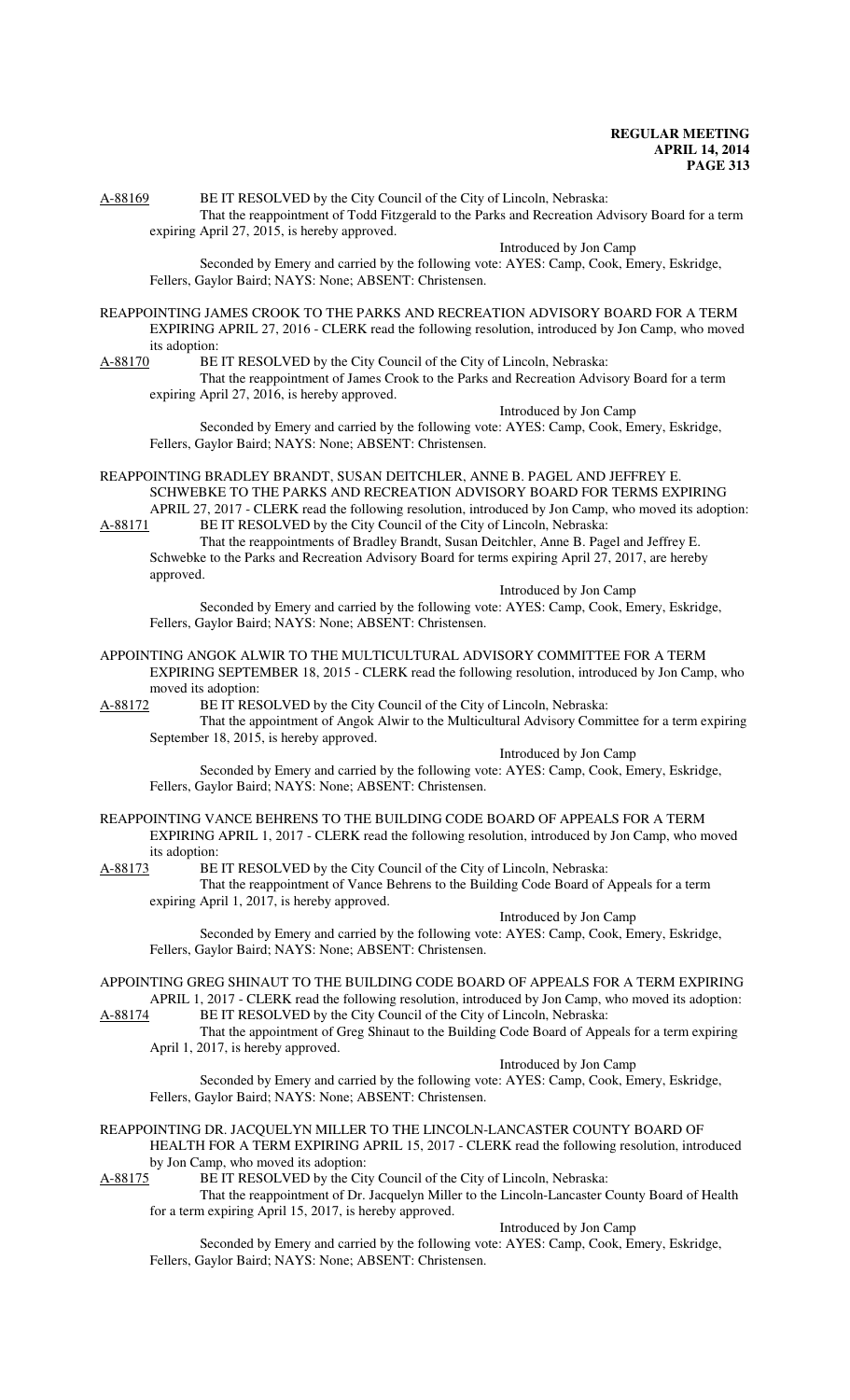fund balances.

RESOLUTION APPROVING THE DISTRIBUTION OF FUNDS REPRESENTING INTEREST EARNINGS ON SHORT-TERM INVESTMENTS OF IDLE FUNDS DURING THE MONTH ENDED FEBRUARY 28, 2014 - CLERK read the following resolution, introduced by Jonathan Cook, who moved its adoption:

A-88176 BE IT RESOLVED by the City Council of the City of Lincoln, Nebraska: That during the month ended February 28, 2014 \$171,263.65 was earned from the investments of "IDLE FUNDS". The same is hereby distributed to the various funds on a pro-rata basis using the balance of each fund and allocating a portion of the interest on the ration that such balance bears to the total of all

Introduced by Jonathan Cook Seconded by Emery and carried by the following vote: AYES: Camp, Cook, Emery, Eskridge, Fellers, Gaylor Baird; NAYS: None; ABSENT: Christensen.

REQUEST OF PUBLIC WORKS TO SET THE HEARING DATE OF MONDAY, APRIL 28, 2014, AT 5:30 P.M. AND PLACE ON THE FORMAL CITY COUNCIL AGENDA THE FOLLOWING: 14-29 PROVIDE AUTHORITY TO CREATE AND ORDER CONSTRUCTED A WATER DISTRICT IN H STREET FROM 26TH TO 27TH STREET - Approved, 6-0.

- CLERK'S LETTER AND MAYOR'S APPROVAL OF RESOLUTIONS AND ORDINANCES PASSED BY THE CITY COUNCIL ON MARCH 31, 2014 - CLERK presented said report which was placed on file in the Office of the City Clerk. **(27-1)**
- AFFIDAVIT OF MAILING FOR BOARD OF EQUALIZATION COLLEGE VIEW BUSINESS IMPROVEMENT DISTRICT - CLERK presented said report which was placed on file in the office of the City Clerk.
- AFFIDAVIT OF MAILING FOR BOARD OF EQUALIZATION HAVELOCK BUSINESS IMPROVEMENT DISTRICT - CLERK presented said report which was placed on file in the office of the City Clerk.
- AFFIDAVIT OF MAILING FOR BOARD OF EQUALIZATION NORTH 27TH STREET BUSINESS IMPROVEMENT DISTRICT - CLERK presented said report which was placed on file in the office of the City Clerk.
- AFFIDAVIT OF MAILING FOR BOARD OF EQUALIZATION SOUTH STREET BUSINESS IMPROVEMENT DISTRICT - CLERK presented said report which was placed on file in the office of the City Clerk.
- AFFIDAVIT OF MAILING FOR BOARD OF EQUALIZATION UNIVERSITY PLACE BUSINESS IMPROVEMENT DISTRICT - CLERK presented said report which was placed on file in the office of the City Clerk.

# **PETITIONS & COMMUNICATIONS**

- SETTING THE HEARING DATE OF MONDAY, APRIL 28, 2014 AT 5:30 P.M. ON THE APPLICATION OF JAMES ARTHUR VINEYARDS DBA JAMES ARTHUR VINEYARDS FOR A CLASS YK (RESTRICTED FARM WINERY OUTLET) AT 803 Q STREET - CLERK read the following resolution, introduced by Jonathan Cook, who moved its adoption:
- A-88177 BE IT RESOLVED by the City Council, of the City of Lincoln, that a hearing date is hereby set for Monday, April 28, 2014, at 5:30 p.m. or as soon thereafter as possible in the City Council Chambers, County-City Building, 555 S. 10th Street, Lincoln, NE for the application of James Arthur Vineyards dba James Arthur Vineyards for a Class YK liquor license located at 803 Q Street.

If the Police Dept. is unable to complete the investigation by said time, a new hearing date will be set.

Introduced by Jonathan Cook

Seconded by Emery and carried by the following vote: AYES: Camp, Cook, Emery, Eskridge, Fellers, Gaylor Baird; NAYS: None; ABSENT: Christensen.

SETTING THE HEARING DATE OF MONDAY, APRIL 28, 2014 AT 5:30 P.M. FOR THE APPLICATION OF ANDY'S EXPRESS, LLC DBA ANDY'S EXPRESS FOR A CLASS D LIQUOR LICENSE LOCATED AT 8511 S. 33<sup>RD</sup> STREET - CLERK read the following resolution, introduced by Jonathan Cook, who moved its adoption: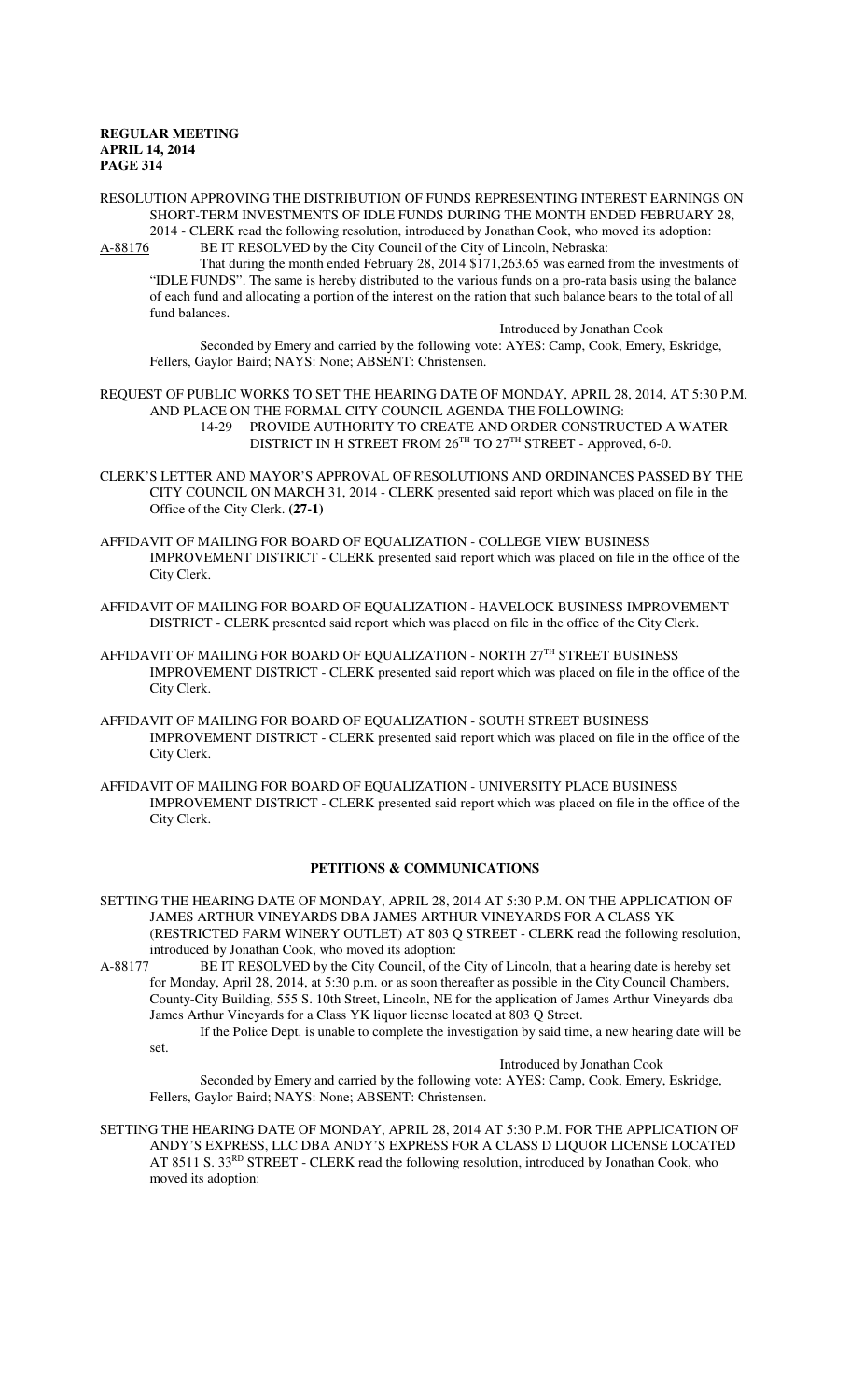A-88178 BE IT RESOLVED by the City Council, of the City of Lincoln, that a hearing date is hereby set for Monday, April 28, 2014, at 5:30 p.m. or as soon thereafter as possible in the City Council Chambers, County-City Building, 555 S. 10th Street, Lincoln, NE for the application of Andy's Express, LLC dba Andy's Express for a Class D liquor license located at 8511 S. 33rd Street.

If the Police Dept. is unable to complete the investigation by said time, a new hearing date will be set.

# Introduced by Jonathan Cook

Seconded by Emery and carried by the following vote: AYES: Camp, Cook, Emery, Eskridge, Fellers, Gaylor Baird; NAYS: None; ABSENT: Christensen.

#### SETTING THE HEARING DATE OF MONDAY, APRIL 28, 2014 AT 5:30 P.M. FOR THE MANAGER APPLICATION OF DANA POST FOR GOKIE ENTERPRISES, INC. DBA FAST MART LOCATED AT 6835 N. 27<sup>TH</sup> STREET - CLERK read the following resolution, introduced by Jonathan Cook, who moved its adoption:

A-88179 BE IT RESOLVED by the City Council, of the City of Lincoln, that a hearing date is hereby set for Monday, April 28, 2014, at 5:30 p.m. or as soon thereafter as possible in the City Council Chambers, County-City Building, 555 S. 10th Street, Lincoln, NE for the manager application of Dana Post for Gokie Enterprises, Inc. dba Fast Mart located at 6835 N. 27th Street.

If the Police Dept. is unable to complete the investigation by said time, a new hearing date will be set.

Introduced by Jonathan Cook

Seconded by Emery and carried by the following vote: AYES: Camp, Cook, Emery, Eskridge, Fellers, Gaylor Baird; NAYS: None; ABSENT: Christensen.

#### PLACED ON FILE IN THE OFFICE OF THE CITY CLERK:

Administrative Amendment No. 14012 to Special Permit No. 544, Glenbrook Townhomes, approved by the Planning Director on April 1, 2014, requested by Ron Rogers, to add a community building on property generally located at Portia St. and Knox St.

#### REFERRED TO PLANNING DEPARTMENT:

Change of Zone No. 14004 - Requested by Mike and Carla Wachal, from AGR

Agricultural Residential District to H-4 General Commercial District on property generally located at the northwest corner of the intersection of South 70th Street and Pine Lake Road.

Change of Zone No. 14005 - Requested by the Director of Planning, from AG Agricultural District to R-3 Residential District on property generally located at South 88th Street and Pioneers Boulevard. Special Permit No. 14003 - Requested by Mike and Carla Wachal for a Planned Service Commercial special permit to allow mini- warehousing and approximately 20,000 square feet of office floor area on property generally located at the northwest corner of South 70th Street and Pine Lake Road.

# **LIQUOR RESOLUTIONS**

# APPLICATION OF BLUE BLOOD BREWING COMPANY, INC. DBA BLUE BLOOD BREWING COMPANY FOR THE ADDITION OF A CATERING LICENSE TO ITS CLASS L LIQUOR LICENSE AT 500 W. SOUTH STREET, SUITE 8 - CLERK read the following resolution, introduced by Jon Camp, who moved its adoption for approval:

A-88180 That after hearing duly had as required by law, consideration of the facts of this application, the Nebraska Liquor Control Act, and the pertinent City ordinances, the City Council recommends that the application of Blue Blood Brewing Company, Inc. dba Blue Blood Brewing Company for the addition of a catering license to its existing Class L liquor license located at 500 W. South Street, Suite 8, be approved with the condition that the premises complies in every respect with all City and State regulations.

BE IT FURTHER RESOLVED that the City Clerk is directed to transmit a copy of this resolution to the Nebraska Liquor Control Commission.

Introduced by Jon Camp

Seconded by Gaylor Baird and carried by the following vote: AYES: Camp, Cook, Emery, Eskridge, Fellers, Gaylor Baird; NAYS: None; ABSENT: Christensen.

APPLICATION OF LBR INVESTMENTS, LLC DBA THE NORMANDY FOR A CLASS I LIQUOR LICENSE AT 2785 S. 17TH STREET - CLERK read the following resolution, introduced by Jon Camp, who moved its adoption for approval:<br>A-88181 BE IT RESOLV.

BE IT RESOLVED by the City Council of the City of Lincoln, Nebraska:

That after hearing duly had as required by law, consideration of the facts of this application, the Nebraska Liquor Control Act, and the pertinent City ordinances, the City Council recommends that the application of LBR Investments, LLC dba The Normandy for a Class "I" liquor license at 2785 S. 17th Street, Lincoln, Nebraska, for the license period ending April 30, 2015, be approved with the condition that: 1. Applicant must successfully complete the responsible beverage server training course

required by Section 5.04.035 of the Lincoln Municipal Code within 30 days of approval of this resolution.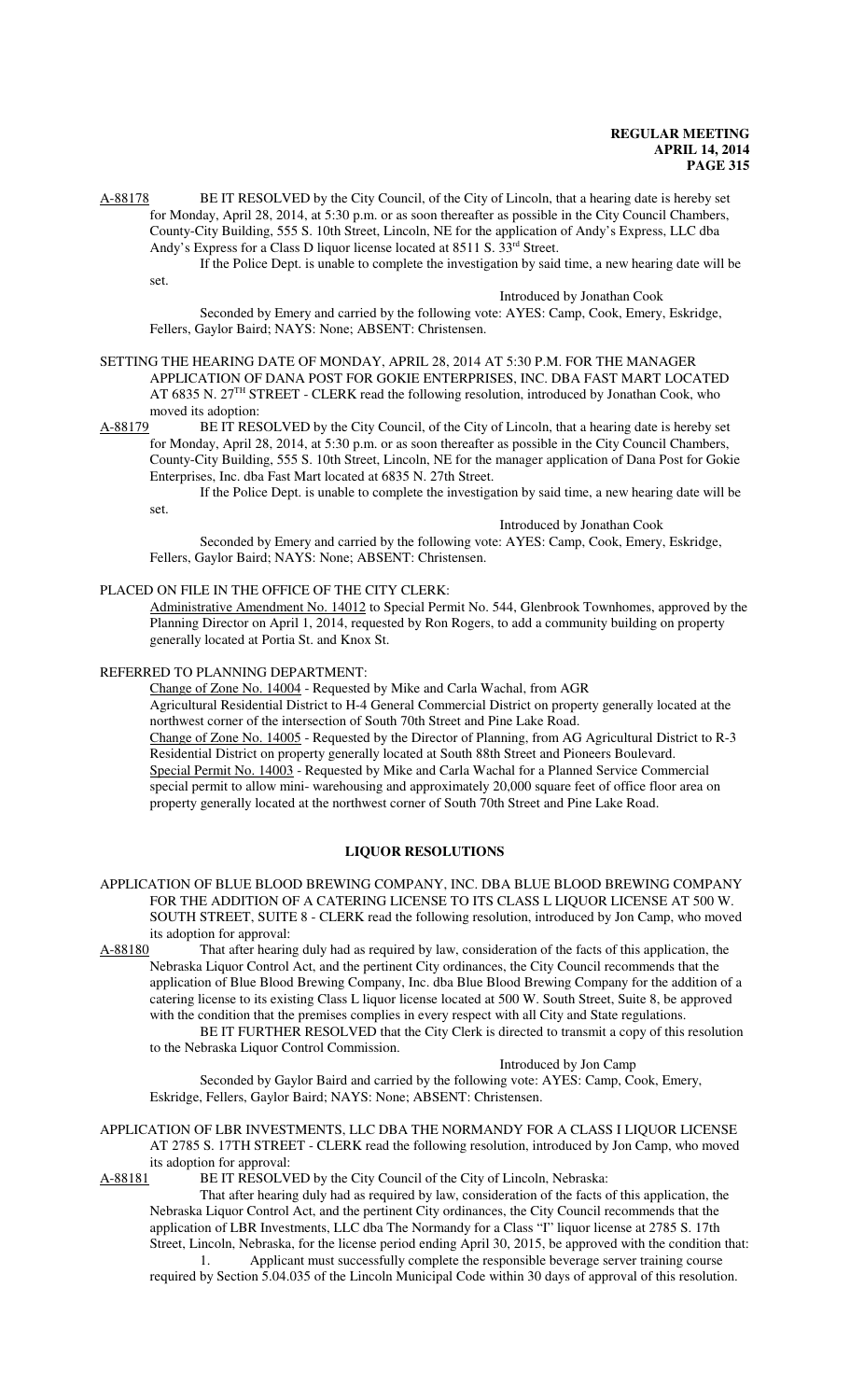2. All employees must possess a valid Responsible Beverage Server/Seller Permit as required by Section 5.04.124 of the Lincoln Municipal Code.

3. The premises must comply in every respect with all city and state regulations. The City Clerk is directed to transmit a copy of this resolution to the Nebraska Liquor Control Commission.

Introduced by Jon Camp

Seconded by Gaylor Baird and carried by the following vote: AYES: Camp, Cook, Emery, Eskridge, Fellers, Gaylor Baird; NAYS: None; ABSENT: Christensen.

MANAGER APPLICATION OF RENEE L. DEVILLIERS FOR LBR INVESTMENTS, LLC DBA THE NORMANDY AT 2785 S. 17TH STREET - CLERK read the following resolution, introduced by Jon

Camp, who moved its adoption for approval:<br>A-88182 WHEREAS, LBR Investments, LLC WHEREAS, LBR Investments, LLC dba The Normandy located at 2785 S. 17th Street, Lincoln, Nebraska has been approved for a Retail Class "I" liquor license, and now requests that Renee L. deVilliers be named manager;

> WHEREAS, Renee L. deVilliers appears to be a fit and proper person to manage said business. NOW, THEREFORE, BE IT RESOLVED by the City Council of the City of Lincoln, Nebraska: That after hearing duly had as required by law, consideration of the facts of this application, the

Nebraska Liquor Control Act, and the pertinent City ordinances, the City Council recommends that Renee L. deVilliers be approved as manager of this business for said licensee. The City Clerk is directed to transmit a copy of this resolution to the Nebraska Liquor Control Commission.

Introduced by Jon Camp

Seconded by Gaylor Baird and carried by the following vote: AYES: Camp, Cook, Emery, Eskridge, Fellers, Gaylor Baird; NAYS: None; ABSENT: Christensen.

APPLICATION OF MSKDJ, INC. DBA SCHILLINGBRIDGE CORK & TAP HOUSE FOR A CLASS CK LIQUOR LICENSE AT 575 FALLBROOK BOULEVARD, SUITE 109 - CLERK read the following resolution, introduced by Jon Camp, who moved its adoption for approval:

A-88183 BE IT RESOLVED by the City Council of the City of Lincoln, Nebraska:

That after hearing duly had as required by law, consideration of the facts of this application, the Nebraska Liquor Control Act, and the pertinent City ordinances, the City Council recommends that the application of MSKDJ, Inc. dba Schillingbridge Cork & Tap House for a Class "CK" liquor license at 575 Fallbrook Blvd., Suite 109, Lincoln, Nebraska, for the license period ending October 31, 2014, be approved with the condition that:

1. Applicant must successfully complete the responsible beverage server training course required by Section 5.04.035 of the Lincoln Municipal Code within 30 days of approval of this resolution.

2. All employees must possess a valid Responsible Beverage Server/Seller Permit as required by Section 5.04.124 of the Lincoln Municipal Code.

3. The premises must comply in every respect with all city and state regulations. The City Clerk is directed to transmit a copy of this resolution to the Nebraska Liquor Control Commission.

Introduced by Jon Camp

Seconded by Gaylor Baird and carried by the following vote: AYES: Camp, Cook, Emery, Eskridge, Fellers, Gaylor Baird; NAYS: None; ABSENT: Christensen.

MANAGER APPLICATION OF DALLAS M. SCHILLING FOR MSKDJ, INC. DBA SCHILLINGBRIDGE CORK & TAP HOUSE AT 575 FALLBROOK BOULEVARD, SUITE 109 - CLERK read the following resolution, introduced by Jon Camp, who moved its adoption for approval:

A-88184 WHEREAS, MSKDJ, Inc. dba Schillingbridge Cork & Tap House located at 575 Fallbrook Boulevard, Suite 109, Lincoln, Nebraska has been approved for a Retail Class "CK" liquor license, and now requests that Dallas M. Schilling be named manager;

WHEREAS, Dallas M. Schilling appears to be a fit and proper person to manage said business. NOW, THEREFORE, BE IT RESOLVED by the City Council of the City of Lincoln, Nebraska: That after hearing duly had as required by law, consideration of the facts of this application, the Nebraska Liquor Control Act, and the pertinent City ordinances, the City Council recommends that Dallas M. Schilling be approved as manager of this business for said licensee. The City Clerk is directed to transmit a copy of this resolution to the Nebraska Liquor Control Commission.

Introduced by Jon Camp

Seconded by Gaylor Baird and carried by the following vote: AYES: Camp, Cook, Emery, Eskridge, Fellers, Gaylor Baird; NAYS: None; ABSENT: Christensen.

**ORDINANCES - 2<sup>ND</sup> READING & RELATED RESOLUTIONS (as required) - NONE**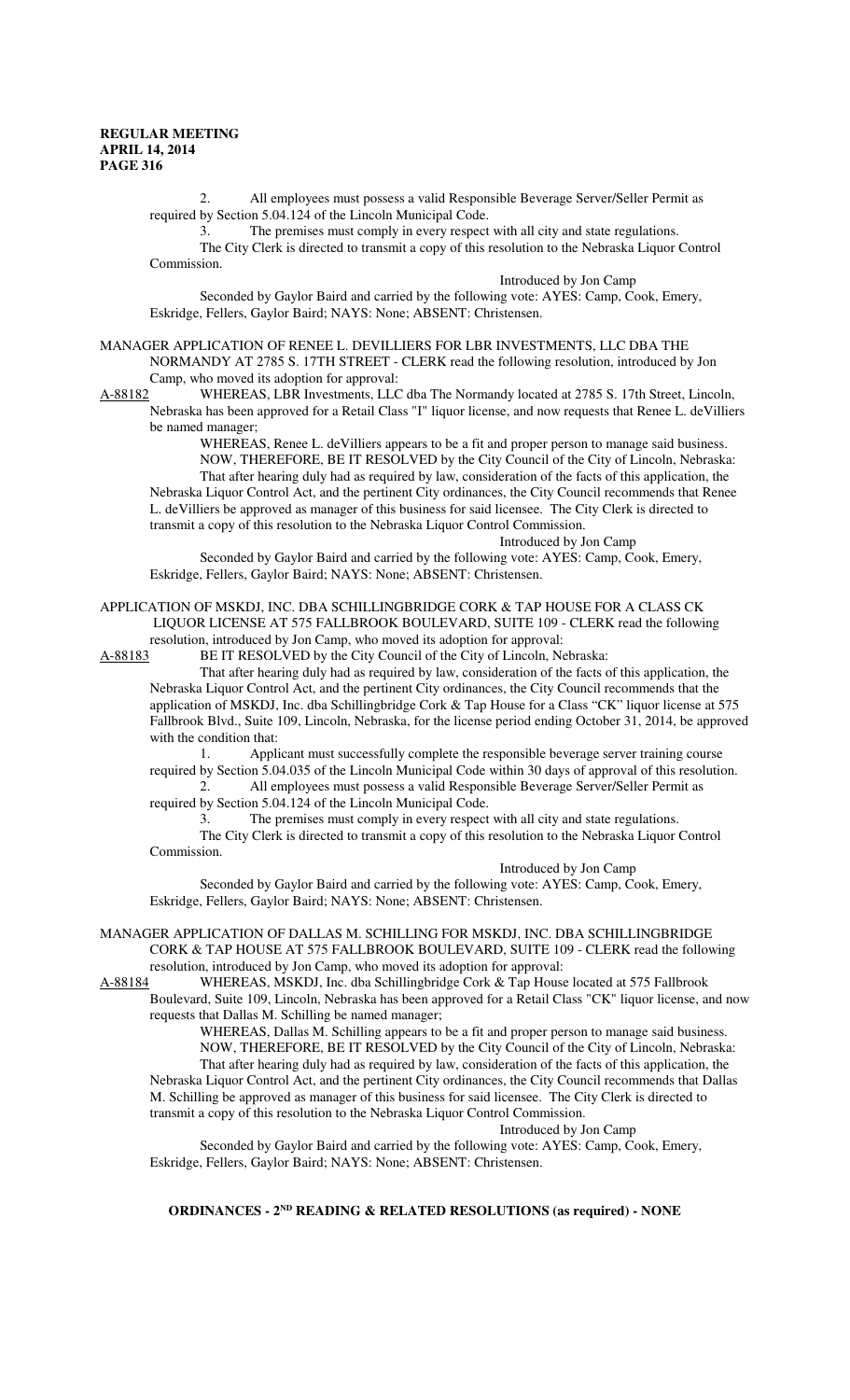# **PUBLIC HEARING - RESOLUTIONS**

AUTHORIZING THE TRANSFER OF AN AMOUNT NOT TO EXCEED \$70,000 FROM THE FAST FORWARD FUND TO THE AIRPORT ENTRYWAY CORRIDOR IMPROVEMENT PROJECT FOR INSTALLATION OF A RIGHT-TURN LANE INTO THE WEST PLANT ENTRANCE TO THE ZOETIS FACILITY AT 601 WEST CORNHUSKER HIGHWAY - CLERK read the following resolution, introduced by Jon Camp, who moved its adoption:<br>A-88185 WHEREAS, pursuant to Resolution No. A

WHEREAS, pursuant to Resolution No. A-84988, there was established Fund No. 230, designated as the Fast Forward Fund, the purpose of which is to make funds available for economic development and/or infrastructure projects where there is a demonstrated benefit to the community and/or where an incentive or incentives can positively influence the outcome of a project; and

WHEREAS, pursuant to Resolution No. A-84988, any project funded by the Fast Forward Fund relating to a business shall be required to show (1) that new employees added as a result of the project will meet a median wage requirement that is 120% of the county average wage or greater and (2) that the business derives 50% or more of its revenue from outside the county; and

WHEREAS, Zoetis LLC ("Zoetis"), a well-known employer of approximately 550 people in the City of Lincoln, desires to expand its facilities in the City near the Lincoln Municipal Airport on West Cornhusker Highway; and

WHEREAS, the facilities expansion project ("Project") calls for the construction of an advanced manufacturing facility costing approximately \$29 million, seeks to employ an additional 30 people with a total annual compensation package for these employees of approximately \$52,000.00 per employee (\$19 per hour plus benefits); and

WHEREAS, Zoetis has requested the City to support the Project by funding and installing a rightturn lane into Zoetis' west plant entrance to protect the safety of the general public, Zoetis employees and suppliers.

NOW, THEREFORE, BE IT RESOLVED by the City Council of the City of Lincoln, Nebraska: 1. The request by Zoetis for the City to support the Project by funding and installing a rightturn lane into Zoetis' west plant entrance, subject to the qualifications set forth below, meets the criteria necessary to expend funds from Fund No. 230, the Fast Forward Fund.

2. Good cause has been shown for deviation from the Fast Forward Fund Criterion in Budget Resolution A-85490 requiring that any project relating to a business shall be required to show that new employees added as a result of the project meet a median wage that is 120% of the Lancaster County average wage.

3. Evidence provided to the Council demonstrates that Zoetis meets the Fast Forward Fund Criterion that Zoetis derives 50% or more of its revenue from outside the County.

4. Based on the findings stated above, Zoetis is qualified and meets the criteria for the City's support of the Project to fund and install the right-turn lane on City of Lincoln controlled property into their west plant entrance.

5. There is hereby appropriated the sum of not to exceed \$70,000.00 from Fund No. 230, the Fast Forward Fund, to be incorporated in the Airport Entryway Corridor Improvement Project budget subject to the following terms and conditions:

a. Costs expended by the City for the right-turn lane shall not exceed \$70,000.00 without further Council approval.

b. Zoetis shall provide verification satisfactory to the City that 30 or more new employees have been hired within three years of the installation of the right-turn lane as a result of this Project, with compensation packages for all such new employees of approximately \$52,000.00 per year.

c. Zoetis shall submit a letter agreement to the City stating that in the event Zoetis fails to complete or comply with any of its obligations hereunder, then Zoetis shall repay the City all monies expended on behalf of Zoetis related to the right-turn lane, with interest at the rate of 4% per annum beginning from the time of disbursement hereunder.

#### Introduced by Jon Camp

Seconded by Fellers and carried by the following vote: AYES: Camp, Cook, Emery, Eskridge, Fellers, Gaylor Baird; NAYS: None; ABSENT: Christensen.

APPROVING THE RECREATIONAL TRAILS PROGRAM PROJECT AGREEMENT BETWEEN THE CITY OF LINCOLN AND THE NEBRASKA GAME AND PARKS COMMISSION FOR A RECREATIONAL TRAILS PROGRAM PROJECT GRANT TO RENOVATE THE BILLY WOLFF TRAIL BETWEEN RANDOLPH AND 27TH STREETS - CLERK read the following resolution, introduced by Jon Camp, who moved its adoption:<br>A-88186 BE IT RESOLV

BE IT RESOLVED by the City Council of the City of Lincoln, Nebraska:

That the Recreational Trails Program Project Agreement between the City of Lincoln and the Nebraska Game and Parks Commission for a Recreational Trails Program Project grant to renovate the Billy Wolff Trail between Randolph and 27th Streets, a copy of which is attached hereto marked as Attachment "A" and made a part hereof by reference, is hereby approved and the Mayor is authorized to execute said Project Agreement on behalf of the City.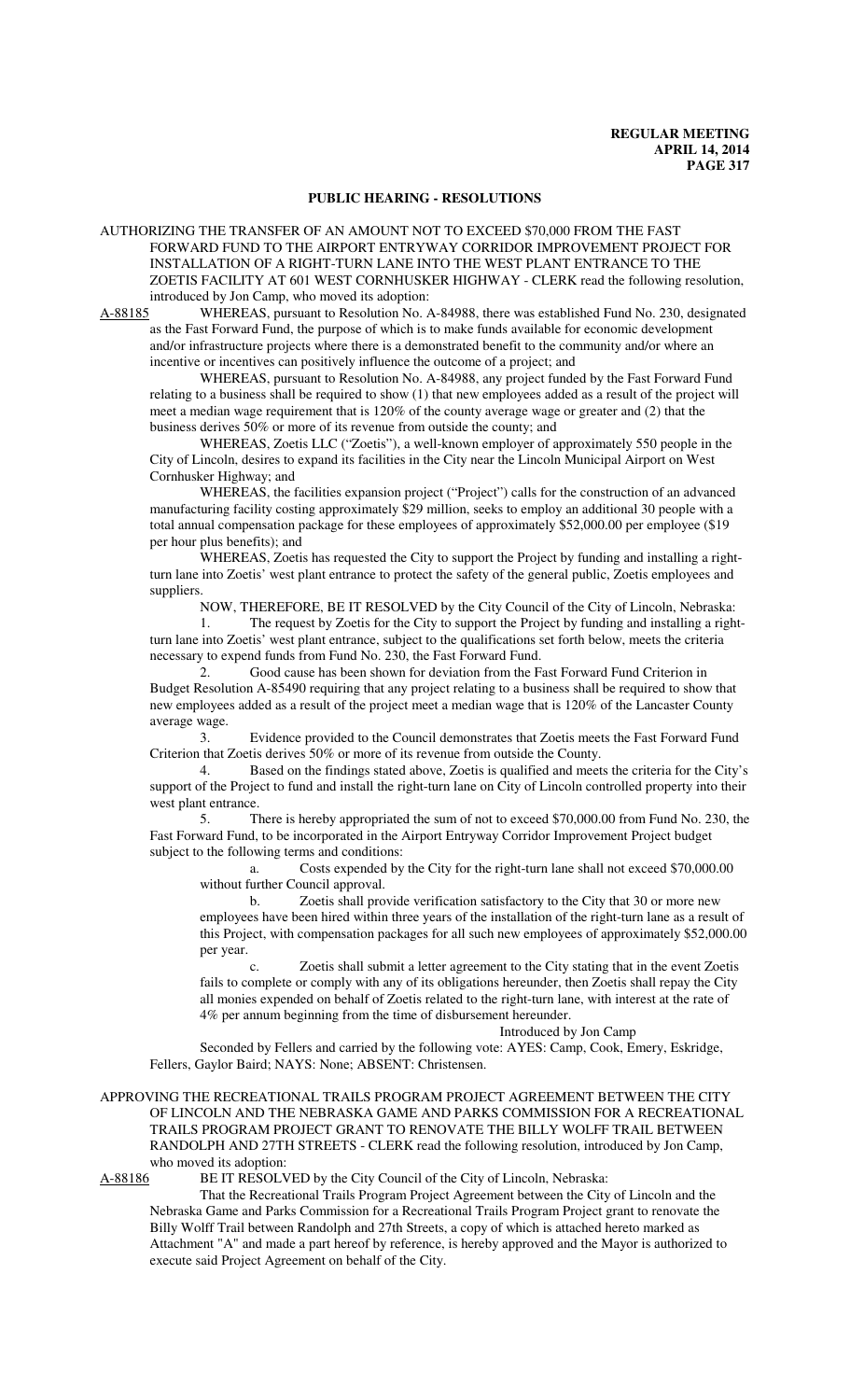The City Clerk is hereby directed to transmit an executed original Project Agreement to Lynn Johnson, Director of Parks and Recreation Department, for transmittal to the Nebraska Game and Parks Commission.

Introduced by Jon Camp

Seconded by Fellers and carried by the following vote: AYES: Camp, Cook, Emery, Eskridge, Fellers, Gaylor Baird; NAYS: None; ABSENT: Christensen.

ACCEPTING THE REPORT OF NEW AND PENDING CLAIMS AGAINST THE CITY AND APPROVING DISPOSITION OF CLAIMS SET FORTH FOR THE PERIOD OF MARCH 16-31, 2014 - CLERK read the following resolution, introduced by Jon Camp, who moved its adoption:

A-88187 BE IT RESOLVED by the City Council of the City of Lincoln, Nebraska:

That the claims listed in the attached report, marked as Exhibit "A", dated April 1, 2014, of various new and pending tort claims filed against the City of Lincoln with the Office of the City Attorney or the Office of the City Clerk, as well as claims which have been disposed of, are hereby received as required by Neb. Rev. Stat. § 13-905 (Reissue 1997). The dispositions of claims by the Office of the City Attorney, as shown by the attached report, are hereby approved:

|                                     | <b>DENIED CLAIMS</b> |                                | ALLOWED/SETTLED CLAIMS |  |
|-------------------------------------|----------------------|--------------------------------|------------------------|--|
| Kelly & Thomas Michener $$1,350.45$ |                      | Justin Huebert                 | \$4,866.58             |  |
| Linda Buresh                        | $NAS^*$              | Kimberly Newman                | 11,926.32              |  |
|                                     |                      | Nationwide Insurance Co. a/s/o |                        |  |
|                                     |                      | Kimberly Newman                | 1,761.55               |  |
|                                     |                      | Rebecca Lile & Brad Rodaway    | 6,300.00               |  |
|                                     |                      | Robert Royster Jr.             | 4,800.00               |  |
|                                     |                      | Natalie Faden                  | 2,117.87               |  |
|                                     |                      | Adam Tunink                    | 1,462.91               |  |
|                                     |                      | Bert & Betty Gaines            | 3,503.66               |  |
|                                     |                      | Harold Kunkee                  | 40.00                  |  |
|                                     |                      | Rhonda Bothe                   | 2.791.11               |  |

\* No Amount Specified

The City Attorney is hereby directed to mail to the various claimants listed herein a copy of this resolution which shows the final disposition of their claim.

Introduced by Jon Camp

Seconded by Fellers and carried by the following vote: AYES: Camp, Cook, Emery, Eskridge, Fellers, Gaylor Baird; NAYS: None; ABSENT: Christensen.

APPROVING AN INTERLOCAL COOPERATION AGREEMENT BETWEEN THE CITY OF LINCOLN AND THE GOVERNING BOARDS OF PUBLIC SAFETY ANSWERING POINTS IN THE COUNTIES OF CASS, FILLMORE, GAGE, JEFFERSON, JOHNSON, LANCASTER, NEMAHA, OTOE, PAWNEE, RICHARDSON, SALINE, SEWARD, THAYER AND YORK TO ESTABLISH A SOUTHEAST 911 GOVERNING COMMITTEE FOR COORDINATED REGIONAL 911 COMMUNICATIONS CAPABILITIES FOR A TWO YEAR TERM - CLERK read the following resolution, introduced by Jon Camp, who moved its adoption:

A-88188 BE IT RESOLVED by the City Council of the City of Lincoln, Nebraska:

That the Interlocal Cooperation Agreement between the City of Lincoln and the governing boards of Public Safety Answering Points in the counties of Cass, Fillmore, Gage, Jefferson, Johnson, Lancaster, Nemaha, Otoe, Pawnee, Richardson, Saline, Seward, Thayer and York to establish a Southeast 911 governing committee for coordinated regional 911 communications capabilities, upon the terms and conditions as set forth in said Agreement, which is attached hereto marked as Attachment "A" and made a part hereof by reference, is hereby accepted and approved and the Mayor is authorized to execute said Agreement on behalf of the City.

The City Clerk is directed to send a copy of this Resolution and one fully executed Agreement to Marcee Brownlee, Assistant City Attorney, for transmittal to the parties.

Introduced by Jon Camp

Seconded by Gaylor Baird and carried by the following vote: AYES: Camp, Cook, Emery, Eskridge, Fellers, Gaylor Baird; NAYS: None; ABSENT: Christensen.

# APPLICATION OF BISON INC. FOR USE OF PUBLIC RIGHT-OF-WAY TO CONSTRUCT A PORTION OF A LOADING DOCK RAMP ON THE NORTHWEST CORNER OF SOUTH 6TH AND L STREET -

CLERK read the following resolution, introduced by Jon Camp, who moved its adoption:<br>A-88189 WHEREAS, Bison, Inc. has submitted an application for a permit to use the publ WHEREAS, Bison, Inc. has submitted an application for a permit to use the public right-of-way on the northwest corner of South 6th Street and L Street for construction of a portion of a loading dock ramp

for the property at 540 L Street; and

WHEREAS, the applicant has submitted a letter of application and a site plan which are attached hereto, marked as Exhibit "A" and Exhibit "B" respectively, and made a part of this resolution by reference, to use the public right-of-way as above described; and

WHEREAS, said applicant has complied with all of the provisions of Chapter 14.54 of the Lincoln Municipal Code pertaining to such use.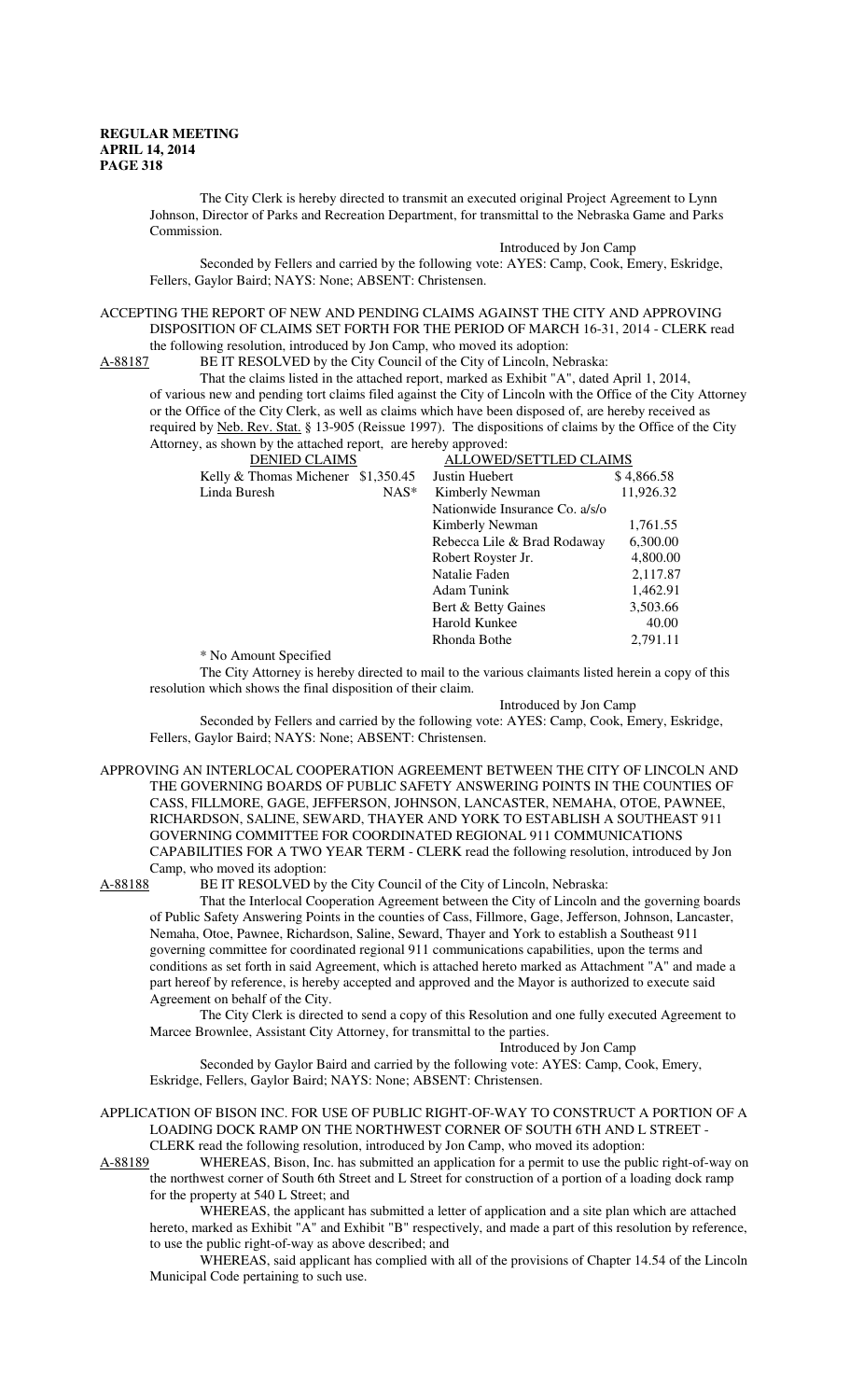NOW, THEREFORE, BE IT RESOLVED by the City Council of the City of Lincoln, Nebraska: That the application aforesaid of Bison, Inc. to use the public right-of-way on the northwest corner of South 6th Street and L Street for the purpose of constructing a portion of a loading dock ramp, be granted as a privilege only by virtue of and subject to strict compliance with the site plan, the letter of application, and the following terms and conditions:

1. That the permission herein granted is granted as a privilege only, and is subject to all the terms and conditions of Chapter 14.54 of the Lincoln Municipal Code including those provisions relating to the posting of a continuing bond in the amount of \$5,000, the filing of a certificate of insurance with a minimum combined single limit of \$500,000.00 aggregate for any one occurrence, and the payment of the annual fee for the use of the surface of the public right-of-way.

2. That said use shall be in full accordance with the aforesaid application, the site plan filed therewith, and with all applicable City ordinances and regulations.

3. The applicant, its heirs, successors or assigns shall save and keep the City free and harmless from any and all loss or damages or claims for damages arising from or out of the use of the public way requested herein.

4. All work done under the authority of this resolution shall be subject to the inspection and approval of the Director of Public Works of the City of Lincoln. Prior to the start of any construction activities, the applicant shall or shall cause its contractor to contact Diggers Hotline of Nebraska for all utilities locations. In addition, prior to the start of any construction activities, the applicant shall or shall cause its contractor to request and receive all required permits for construction of the ramp.

5. The use of the public way herein granted and the terms and conditions of this resolution shall be binding and obligatory upon the above-named applicant, its successors and assigns.

6. Within thirty (30) days from the adoption of this resolution, and before commencing any construction under the provisions hereof, the above-named applicant shall file an unqualified written acceptance of all the terms and conditions of this resolution with the City Clerk. Failure to do so will be considered a rejection hereof and all privileges and authorities hereunder granted shall thereupon automatically terminate.

Introduced by Jon Camp

Seconded by Fellers and carried by the following vote: AYES: Camp, Cook, Emery, Eskridge, Fellers, Gaylor Baird; NAYS: None; ABSENT: Christensen.

# **ORDINANCES - 3RD READING & RELATED RESOLUTIONS (as required)**

VACATION NO. 14001 – VACATING THE NORTH-SOUTH ALLEY AND THE CONNECTION THERETO BETWEEN NORTH 14TH STREET AND CENTENNIAL MALL NORTH - PRIOR to reading:

FELLERS Moved to Delay Action on Bill No. 14-27 for one week to April 21, 2014. Seconded by Camp and carried by the following vote: AYES: Camp, Cook, Eskridge, Fellers, Gaylor Baird; NAYS: Emery; ABSENT: Christensen.

CLERK Read an ordinance, introduced by, Jonathan Cook, vacating the north-south alley and connection thereto between North 14th Street and Centennial Mall North and retaining title thereto in the City of Lincoln, Lancaster County, Nebraska, for the third time.

AMENDING CHAPTER 9.30 OF THE LINCOLN MUNICIPAL CODE, DONATION BOXES, TO REMOVE REQUIREMENTS FOR PERMITS, OWNERSHIP BY CHARITIES OR USE OF A PRESCRIBED PORTION OF PROCEEDS FOR CHARITABLE PURPOSES, AND REQUIRING CERTAIN

INFORMATIONAL DISCLOSURES - PRIOR to reading:<br>FELLERS Moved to Amend Bill No. 14-30S as follows: Moved to Amend Bill No. 14-30S as follows:

On page 3, delete the language of subsection 9.309030 (a)(2) [the last paragraph on page 3], and insert in lieu thereof the following:

(2) The name, address, and telephone number of each Person that will receive the contributions of property deposited in the Donation Box or any proceeds from the sale of the contributions. The disclosure shall appear on the Donation Box as follows: "CONTRIBUTIONS OR PROCEEDS FROM THEIR SALE GO TO THE FOLLOWING: [List name, address and telephone of each Person that receives contributions or proceeds from the sale of contributions]."

Seconded by Gaylor Baird and carried by the following vote: AYES: Camp, Cook, Emery, Eskridge, Fellers, Gaylor Baird: NAYS: None; ABSENT: Christensen.

FELLERS Moved to Amend Bill No. 14-30S as follows:

On page 3, in the last line of subsection 9.30.030 (a)(1) delete the words SERVICED BY, and insert lieu thereof the following: "FOR SERVICE AND REPAIR CALL".

Seconded by Cook and carried by the following vote: AYES: Camp, Cook, Emery, Eskridge, Fellers, Gaylor Baird; NAYS: None; ABSENT: Christensen.

CAMP Stated that the intent of this ordinance is appreciated, but he has reservations about overreach on the part of Council. He requested to abstain.

EMERY Questioned the validity of abstention when there is lack of conflict of interest.

Rod Confer, City Attorney, came forward to clarify that the requirements for abstention are financial conflict of interest, or belief of conflict of interest on the part of the Council member.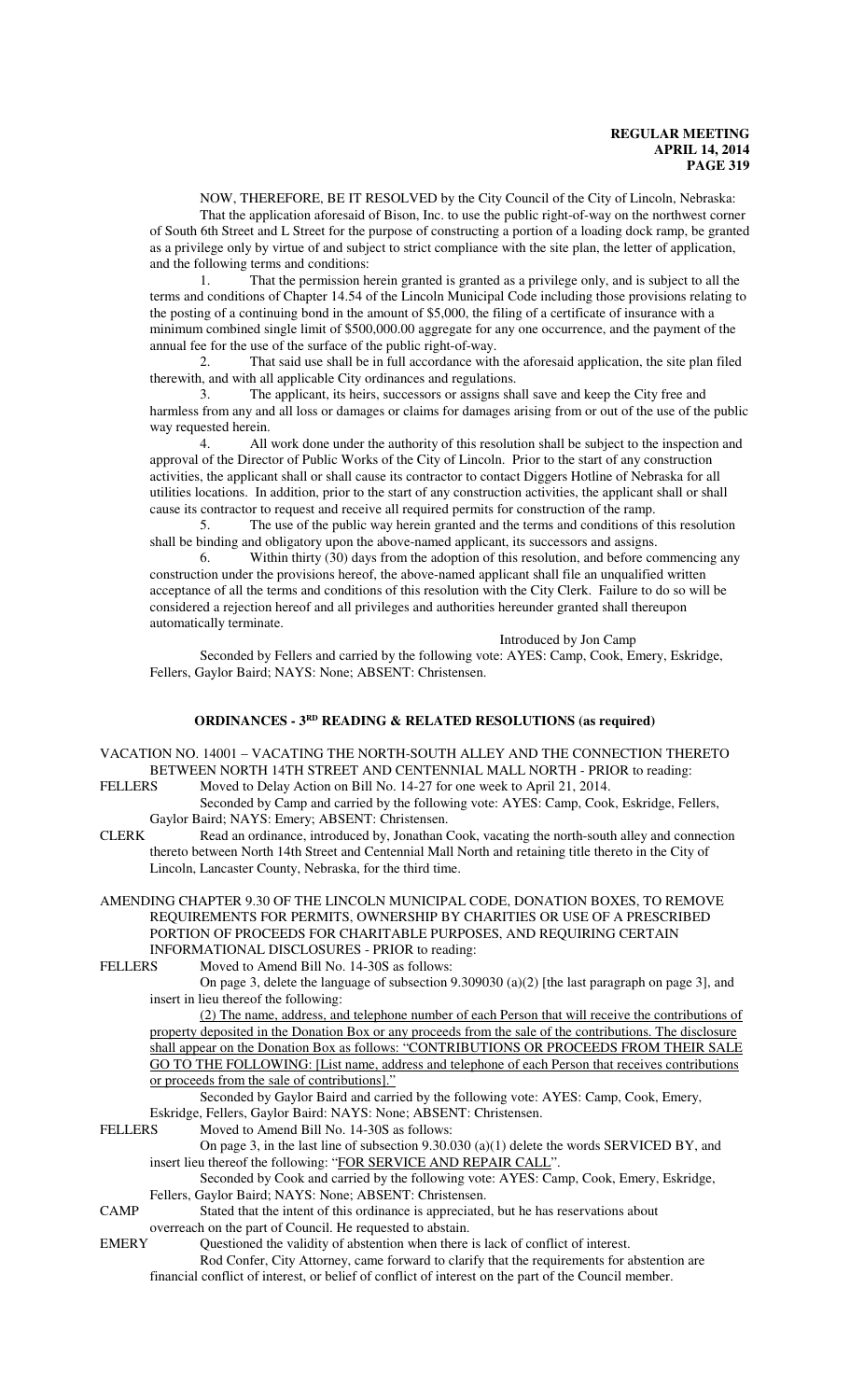FELLERS Moved to amend Bill No. 14-30 by accepting Bill No. 14-30S. Seconded by Cook and carried by the following vote: AYES: Cook, Emery, Eskridge, Fellers, Gaylor Baird; NAYS: Camp; ABSENT: Christensen.

- CLERK Read an ordinance, introduced by Trent Fellers, amending Chapter 9.30 of the Lincoln Municipal Code Relating to donation Boxes by amending Section 9.30.010 relating to Definitions to set forth definitions of additional terms; repealing Section 9.30.020 relating to Legislative Intent; amending Section 9.30.030 relating to Prohibitions, to delete requirements for permits and prescribing percentage of proceeds that must be used for charitable purposes, and adding provisions requiring Disclosures on Donation Boxes and prohibiting Deceptive Representations; amending Section 9.30.040 relating to Permits, by deleting any requirement for a separate Donation Box Permit; amending Section 9.30.050 relating to Enforcement; Penalties; Injunction, to delete provisions making owners of property responsible for violations on their properties and provisions requiring Donation Box Permits; and repealing Section 9.30.060 relating to Exemptions; and repealing Sections 9.30.010, 9.30.030, 9.30.040, and 9.30.050 of the Lincoln Municipal Code as hitherto existing, the third time.
- FELLERS Moved to pass the substitute ordinance as amended.

Seconded by Cook and carried by the following vote: AYES: Cook, Emery, Eskridge, Fellers, Gaylor Baird; NAYS: Camp; ABSENT: None.

The ordinance, being numbered **#20006**, is recorded in Ordinance Book #29, Page .

APPROVING A CONTRACT BETWEEN THE CITY AND LINCOLN HAYMARKET DEVELOPMENT CORP. TO OPERATE AND REGULATE A SATURDAY PUBLIC MARKET IN THE HAYMARKET AREA, 7TH STREET FROM P TO Q STREETS; P STREET FROM 7TH TO 8TH STREETS; Q STREET FROM 7TH TO CANOPY STREETS; AND UNDER THE CANOPY ALONG CANOPY STREET FROM P TO Q STREETS FROM MAY 3, 2014 THROUGH OCTOBER 11, 2014 AND ON 8TH STREET FROM P TO Q STREETS FROM MAY 3, 2014 THROUGH AUGUST 23, 2014 - CLERK read and ordinance, introduced by Leirion Gaylor Baird, accepting and approving the Contract between the City of Lincoln, Nebraska, a municipal corporation, and the Lincoln Haymarket Development Corporation for establishment and regulation of a Saturday public market in the Haymarket area, 7th Street from P to Q Streets; P Street from 7th to 8th Streets; Q Street from 7th to Canopy Streets; and under the Canopy along Canopy Street from P to Q Streets; from May 3, 2014 through October 11, 2014, and on 8th Street from P to Q Street from May 3, 2014 through August 23, 2014, and authorizing the Mayor to sign such Contract on behalf of the City, the third time.<br>GAYLOR BAIRD Moved to pass

Moved to pass the ordinance as read.

Seconded by Fellers and carried by the following vote: AYES: Camp, Cook, Emery, Eskridge, Fellers, Gaylor Baird; NAYS: None; ABSENT: Christensen.

The ordinance, being numbered **#20007**, is recorded in Ordinance Book #29, Page .

REPEALING CHAPTER 5.54 OF THE LINCOLN MUNICIPAL CODE RELATING TO TRAMPOLINE CENTERS AS THE PROVISIONS AND REQUIREMENTS OF THIS CHAPTER ARE OBSOLETE - CLERK read and ordinance, introduced by Leirion Gaylor Baird, repealing Lincoln Municipal Code Chapter 5.54 relating to Trampoline Centers as the provisions and requirements of this chapter are obsolete, the third time.

#### GAYLOR BAIRD Moved to pass the ordinance as read.

Seconded by Fellers and carried by the following vote: AYES: Camp, Cook, Emery, Eskridge, Fellers, Gaylor Baird; NAYS: None; ABSENT: Christensen.

The ordinance, being numbered **#20008**, is recorded in Ordinance Book #29, Page .

- AMENDING CHAPTER 8.38 OF THE LINCOLN MUNICIPAL CODE RELATING TO PUBLIC SWIMMING POOLS TO ADOPT UPDATED STANDARDS FOR DESIGN, CONSTRUCTION AND OPERATION OF PUBLIC SWIMMING POOLS AND SPA FACILITIES. (RELATED ITEMS: 14-34, 14R-84, 14-35) - CLERK read and ordinance, introduced by Leirion Gaylor Baird, amending Chapter 8.38 of the Lincoln Municipal Code relating to Public Swimming Pools to adopt updated standards for design, construction and operation of public pools and spa facilities and repealing Sections 8.38.010, 8.38.020, 8.38.030, 8.38.040, 8.38.050, 8.38.090, 8.38.100, 8.38.110, and 8.38.120 of the Lincoln Municipal Code as hitherto existing, the third time.
- GAYLOR BAIRD Moved to pass the ordinance as read.

Seconded by Fellers and carried by the following vote: AYES: Camp, Cook, Emery, Eskridge, Fellers, Gaylor Baird; NAYS: None; ABSENT: Christensen.

The ordinance, being numbered **#20009**, is recorded in Ordinance Book #29, Page .

- ADOPTING THE LINCOLN OPERATIONAL AND MANAGEMENT STANDARDS FOR PUBLIC SWIMMING POOLS PURSUANT TO LINCOLN MUNICIPAL CODE SECTION 8.38.050. (RELATED ITEMS: 14-34, 14R-84, 14-35) (ACTION DATE: 4/14/14) - CLERK read the following resolution, introduced by Leirion Gaylor Baird, who moved its adoption:
- A-88190 WHEREAS, Lincoln Municipal Code Section 8.38.050 requires that all public swimming pools regulated by Chapter 8.38 be operated and maintained in accordance with the Lincoln Operational and Management Standards for Public Swimming Pools; and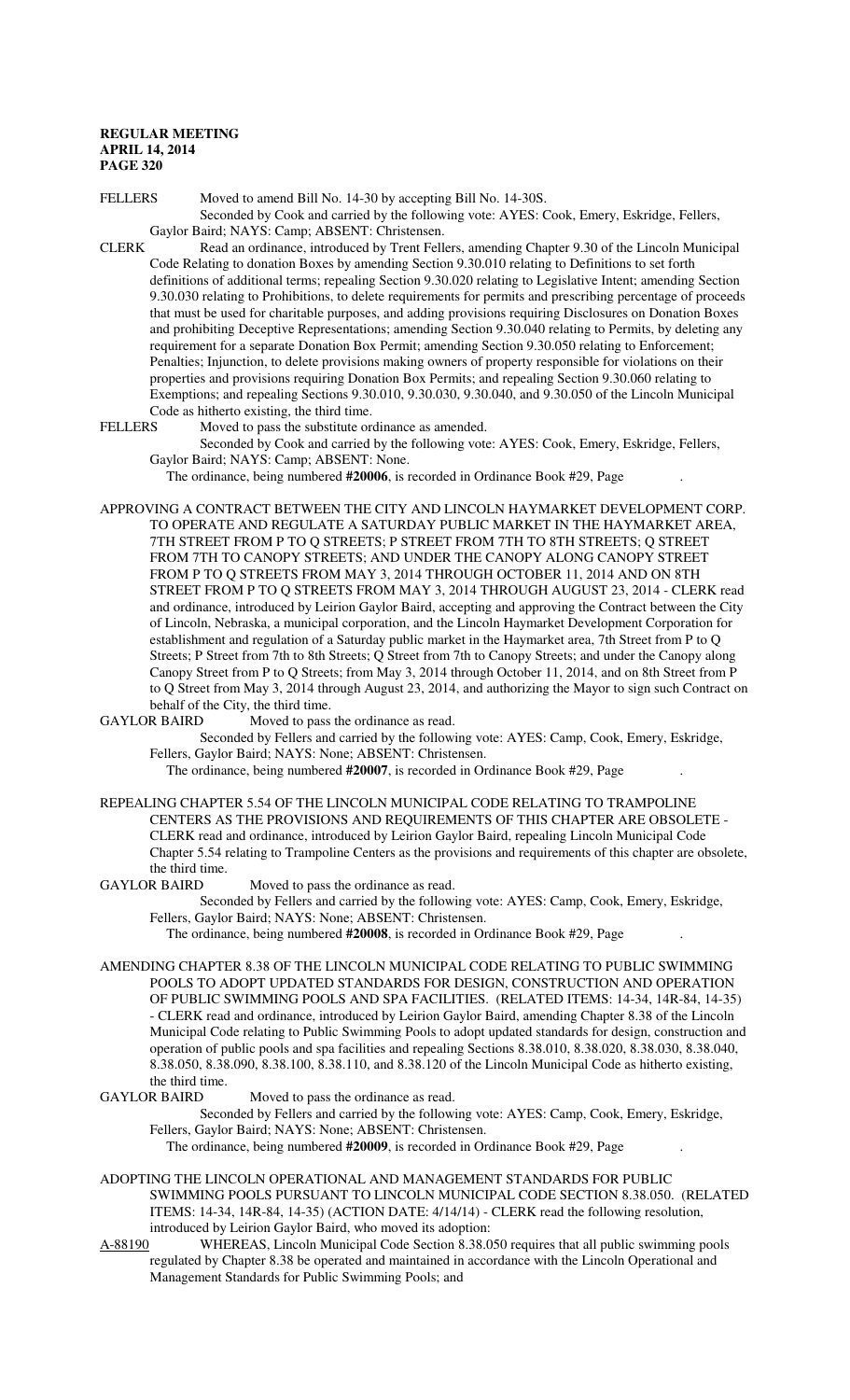WHEREAS, the Operational and Management Standards for Public Swimming Pools need to be updated to reflect the improved standards and practices in order to better protect the public from drowning, injury, and waterborne illness; and

WHEREAS, the Board of Health, at its March 11, 2014 meeting, approved and recommended that the City Council adopt the "Lincoln Operational Management Standards for Public Swimming Pools" which are attached hereto marked as Attachment "A".

NOW, THEREFORE, BE IT RESOLVED by the City Council of the City of Lincoln, Nebraska: That the Lincoln Operational Management Standards for Public Swimming Pools, attached hereto marked as Attachment "A" be and the same are hereby adopted.

Introduced by Leirion Gaylor Baird Seconded by Emery and carried by the following vote: AYES: Camp, Cook, Emery, Eskridge, Fellers, Gaylor Baird; NAYS: None; ABSENT: None.

REPEALING CHAPTER 8.40 OF THE LINCOLN MUNICIPAL CODE RELATING TO SPA FACILITIES AS SPA FACILITIES WILL NOW BE REGULATED UNDER REVISED LINCOLN MUNICIPAL CODE CHAPTER 8.38, PUBLIC SWIMMING POOLS. (RELATED ITEMS: 14-34, 14R-84, 14-35) - CLERK read and ordinance, introduced by Leirion Gaylor Baird, repealing Lincoln Municipal Code Chapter 8.40 relating to Spa Facilities as spa facilities will now be regulated under revised Lincoln Municipal Code Chapter 8.38, Public Swimming Pools, the third time.<br>GAYLOR BAIRD Moved to pass the ordinance as read

Moved to pass the ordinance as read.

Seconded by Emery and carried by the following vote: AYES: Camp, Cook, Emery, Eskridge, Fellers, Gaylor Baird; NAYS: None; ABSENT: Christensen.

The ordinance, being numbered **#20010**, is recorded in Ordinance Book #29, Page .

COMP. PLAN CONFORMANCE NO. 14004 – DECLARING APPROXIMATELY 0.46 ACRES OF PROPERTY GENERALLY LOCATED BETWEEN ANTELOPE VALLEY PARKWAY AND SOUTH 20TH STREET AS SURPLUS PROPERTY. (RELATED ITEMS: 14-36, 14-37) - CLERK read and ordinance, introduced by Leirion Gaylor Baird, declaring approximately 0.46 acres of city owned property generally located between Antelope Valley Parkway and South 20th Streets as surplus, the third time.<br>GAYLOR BAIRD Moved to pass the ordinance as read.

Moved to pass the ordinance as read.

Seconded by Emery and carried by the following vote: AYES: Camp, Cook, Emery, Eskridge, Fellers, Gaylor Baird; NAYS: None; ABSENT: Christensen.

The ordinance, being numbered **#20011**, is recorded in Ordinance Book #29, Page .

VACATION NO. 14002 – VACATING 20TH STREET BETWEEN K AND L STREETS, AND THE EAST/WEST ALLEY BETWEEN ANTELOPE VALLEY PARKWAY AND SOUTH 20TH STREET. (RELATED ITEMS: 14-36, 14-37) - CLERK read and ordinance, introduced by Leirion Gaylor Baird, vacating South 20th Street between K Street and L Street and the east/west alley between Antelope Valley Parkway and South 20th Street and retaining title thereto in the City of Lincoln, Lancaster County, Nebraska, the third time.

GAYLOR BAIRD Moved to pass the ordinance as read.

Seconded by Fellers and carried by the following vote: AYES: Camp, Cook, Emery, Eskridge, Fellers, Gaylor Baird; NAYS: None; ABSENT: Christensen.

The ordinance, being numbered **#20012**, is recorded in Ordinance Book #29, Page .

AUTHORIZING THE CITY TO ENTER INTO A LEASE-PURCHASE TRANSACTION WITH UNION BANK AND TRUST COMPANY TO (1) PURCHASE AND INSTALL LIGHT POLES AND RELATED EQUIPMENT IN NEWLY DEVELOPED AREAS AND REBUILD AND RELOCATE STREET LIGHTS IN ESTABLISHED AREAS; (2) REPAIR AND REPLACE APPROXIMATELY 2,800 SIDEWALK SECTIONS WITHIN THE CITY; AND (3) CONSTRUCT STREETSCAPE ENHANCEMENTS AND RELATED COSTS FOR AN ENTRYWAY CORRIDOR TO THE CITY - CLERK read and ordinance, introduced by Leirion Gaylor Baird, authorizing and approving a lease-purchase transaction with Union Bank and Trust Company, the proceeds of which will be used to pay the costs of (1) purchasing and installing light poles and related equipment, such as light fixtures, wiring, and other items necessary to complete the installation of new street lights in newly developed residential and commercial areas as well as replacing, rebuilding and relocating street lights in established areas, (2) repairing and replacing approximately 2,800 sidewalk sections within the City, and (3) constructing streetscape enhancements and related costs for an entryway corridor to the City and to pay costs of issuance thereof; approving the issuance, sale and delivery of not to exceed \$9,500,000 principal amount of certificates of participation in such lease; fixing in part and providing for the fixing in part of certain provisions of the lease; and related matters, the third time.<br>GAYLOR BAIRD Move

Moved to pass the ordinance as read.

Seconded by Cook and carried by the following vote: AYES: Camp, Cook, Emery, Eskridge, Fellers, Gaylor Baird; NAYS: None; ABSENT: Christensen.

The ordinance, being numbered **#20013**, is recorded in Ordinance Book #29, Page .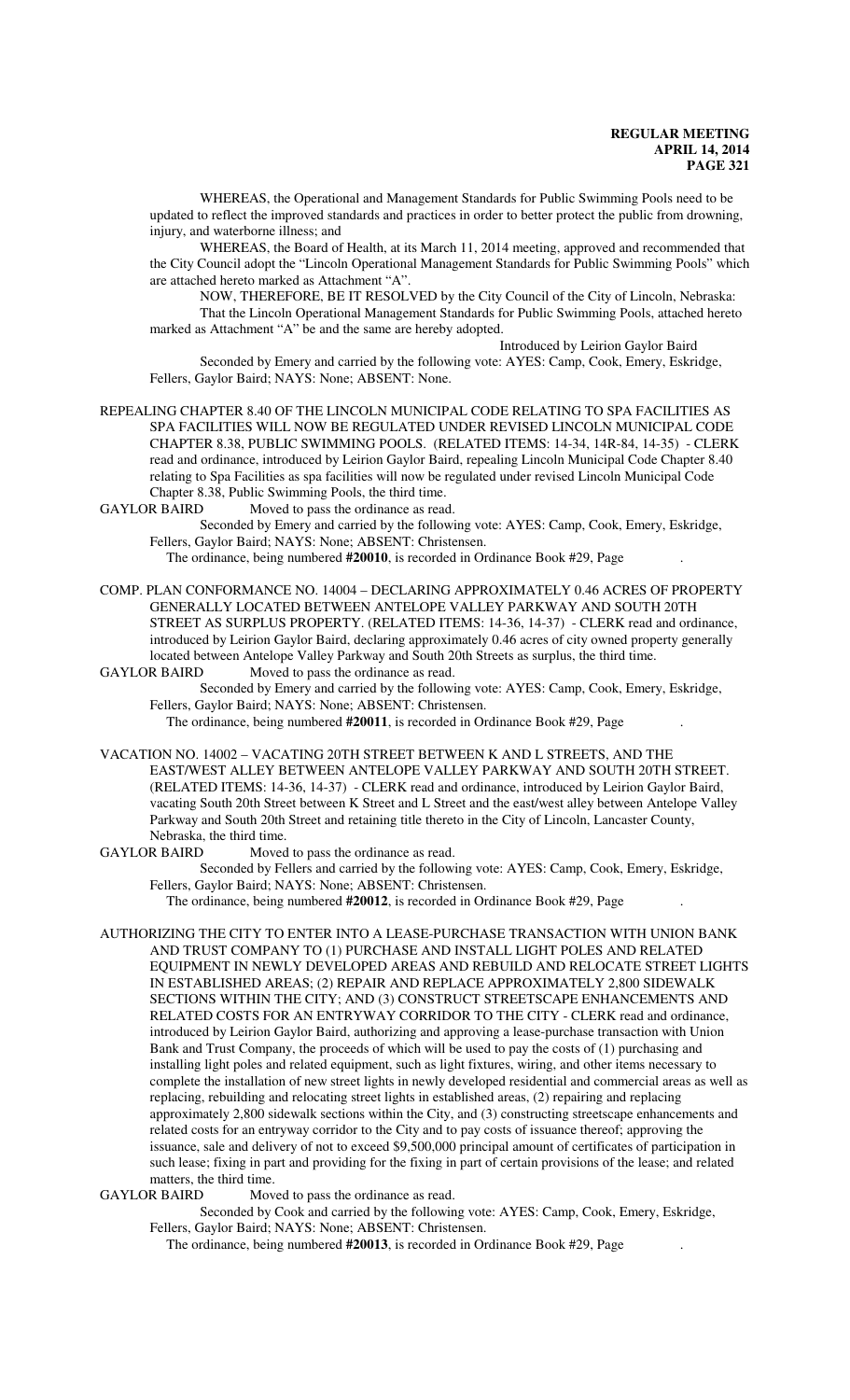APPROVING AN AGREEMENT BETWEEN THE CITY OF LINCOLN AND USCOC OF GREATER IOWA, LLC FOR PCS TOWER AND APPURTENANCES TO LOCATE A COMMUNICATION FACILITY ON PROPERTY GENERALLY LOCATED AT 5500 W. SUPERIOR - CLERK read and ordinance, introduced by Leirion Gaylor Baird, accepting and approving the Agreement for PCS Tower and Appurtenances between the City of Lincoln, Nebraska, a municipal corporation, and USCOC of Greater Iowa, LLC for the placement of telecommunications facilities upon City property generally located at 5500 W. Superior Street (Airpark Site No. 871386) and authorizing the Mayor to sign such Agreement on behalf of the City, the third time.<br>GAYLOR BAIRD Moved

Moved to pass the ordinance as read.

Seconded by Fellers and carried by the following vote: AYES: Camp, Cook, Emery, Eskridge, Fellers, Gaylor Baird; NAYS: None; ABSENT: Christensen.

The ordinance, being numbered **#20014**, is recorded in Ordinance Book #29, Page .

# **RESOLUTION FOR ACTION ONLY**

APPROVING A CONTRACT AGREEMENT BETWEEN THE CITY OF LINCOLN AND NIFCO MECHANICAL SYSTEMS, INC. FOR THE ANNUAL REQUIREMENTS FOR INSPECTION, TESTING AND MAINTENANCE OF SPRINKLER ALARM SYSTEM AND BACKFLOW PREVENTERS, PURSUANT TO BID NO. 14-034, FOR A FOUR YEAR TERM - CLERK read the following resolution, introduced by Leirion Gaylor Baird, who moved its adoption: BE IT RESOLVED by the City Council of the City of Lincoln, Nebraska:

That the attached Contract Agreement between the City of Lincoln, Lancaster County, Lincoln-Lancaster County Public Building Commission and Nifco Mechanical Systems, Inc. for the annual requirements for Inspection, Testing and Maintenance of Sprinkler Alarm System and Backflow Preventers, pursuant to Bid No. 14-034, for a four year term, upon the terms and conditions as set forth in said Contract Agreement, is hereby approved and the Mayor is authorized to execute the same and any associated amendments or renewals on behalf of the City of Lincoln.

Introduced by Leirion Gaylor Baird Seconded by Emery and carried by the following vote: AYES: Camp, Cook, Emery, Eskridge, Fellers, Gaylor Baird; NAYS: None; ABSENT: Christensen.

## **ORDINANCES - 1ST READING & RELATED RESOLUTIONS (as required)**

- CHANGE OF ZONE 14003 APPLICATION OF B&J PARTNERSHIP FOR A CHANGE OF ZONE FROM H-3 HIGHWAY COMMERCIAL DISTRICT TO I-1 INDUSTRIAL DISTRICT, ON PROPERTY GENERALLY LOCATED AT NORTH 31ST STREET CIRCLE AND CORNHUSKER HIGHWAY - CLERK read an ordinance, introduced by Jonathan Cook, amending the Lincoln Zoning District Maps adopted by reference and made a part of Title 27 of the Lincoln Municipal Code, pursuant to Section 27.05.020 of the Lincoln Municipal Code, by changing the boundaries of the districts established and shown thereon, the first time.
- STREET NAME CHANGE 14001 RENAMING TRANSFORMATION DRIVE AS NORTH 21ST STREET AND RENEWABLE DRIVE AS TRANSFORMATION DRIVE LOCATED IN NEBRASKA INNOVATION CAMPUS ADDITION - CLERK read and ordinance, introduced by Jonathan Cook, changing the name of Transformation Drive and Renewable Drive located in Nebraska Innovation Campus Addition to North 21<sup>st</sup> Street and Transformation Drive, respectively, as recommended by the Street Name Committee, the first time.
- APPROVING A COMMERCIAL NET GROUND LEASE FOR SITE NO. 2850 IN LINCOLN AIR PARK WEST BETWEEN THE CITY OF LINCOLN AND AIRPORT AUTHORITY OF THE CITY OF LINCOLN FOR THE LEASE OF 80 ACRES OF PROPERTY LOCATED IN AIR PARK WEST FOR A 30 YEAR TERM WITH THE OPTION TO RENEW FOR ONE ADDITIONAL 10 YEAR TERM - CLERK read and ordinance, introduced by Jonathan Cook, accepting and approving a Lease Agreement between the City of Lincoln, Nebraska and the Airport Authority of the City of Lincoln, Nebraska for the lease of 80 acres of property located in Lincoln Air Park West for 30 year term with the option to renew for one additional 10 year term, the first time.

# **RESOLUTIONS - 1ST READING - ADVANCE NOTICE**

APPROVING THE AMENDED AND RESTATED MANAGEMENT AND MAINTENANCE CONTRACT FOR WEST HAYMARKET AND DOWNTOWN BUSINESS IMPROVEMENT DISTRICTS BETWEEN THE CITY OF LINCOLN AND DOWNTOWN LINCOLN ASSOCIATION.